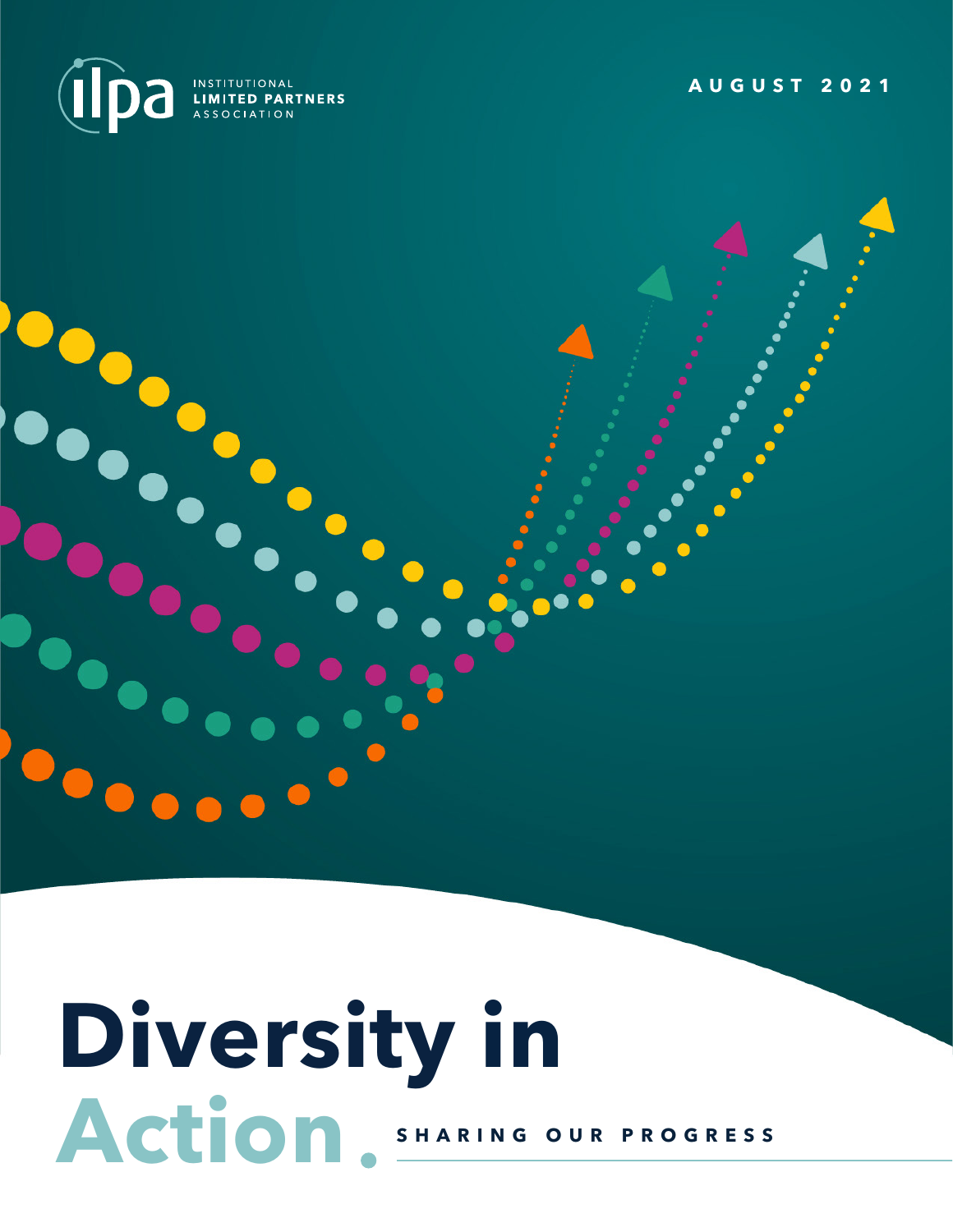## **Diversity in Action Sharing Our Progress**

#### **ABOUT ILPA**

ILPA empowers and connects limited partners to maximize their performance on an individual, institutional and collective basis. With 550+ member organizations representing more than 2 trillion USD of private equity assets under management, ILPA is the only global association dedicated exclusively to advancing the interests of LPs and their beneficiaries through best-in-class education, content, advocacy and events.

#### **ABOUT DIVERSITY IN ACTION**

The *Diversity in Action* initiative is a means for general partners and limited partners to publicly signal concrete steps that their organizations have taken to advance diversity, equity and inclusion, both within their organization and in the industry more broadly. The Initiative launched in December 2020 with 46 founding signatories; as of August 2021, 180 organizations have joined the effort.

*Diversity in Action – Sharing Our Progress* is a periodic update that illustrates the evolution of the Initiative and details how signatories are integrating diversity, equity and inclusion into their investment activities and organizational practices. Each issue features a thematic analysis of challenges shared by signatory LPs and GPs highlighting patterns of practice, lessons learned and work still to be done. These updates will showcase actionable insights drawn from quarterly roundtables held among *Diversity in Action* signatories and specific commitments they have made to address shared challenges.

#### **IN FOCUS**



Each *Diversity in Action – Sharing Our Progress* update focuses on analyzing a particular challenge LPs and GPs face on DEI and makes recommendations on solutions organizations can take.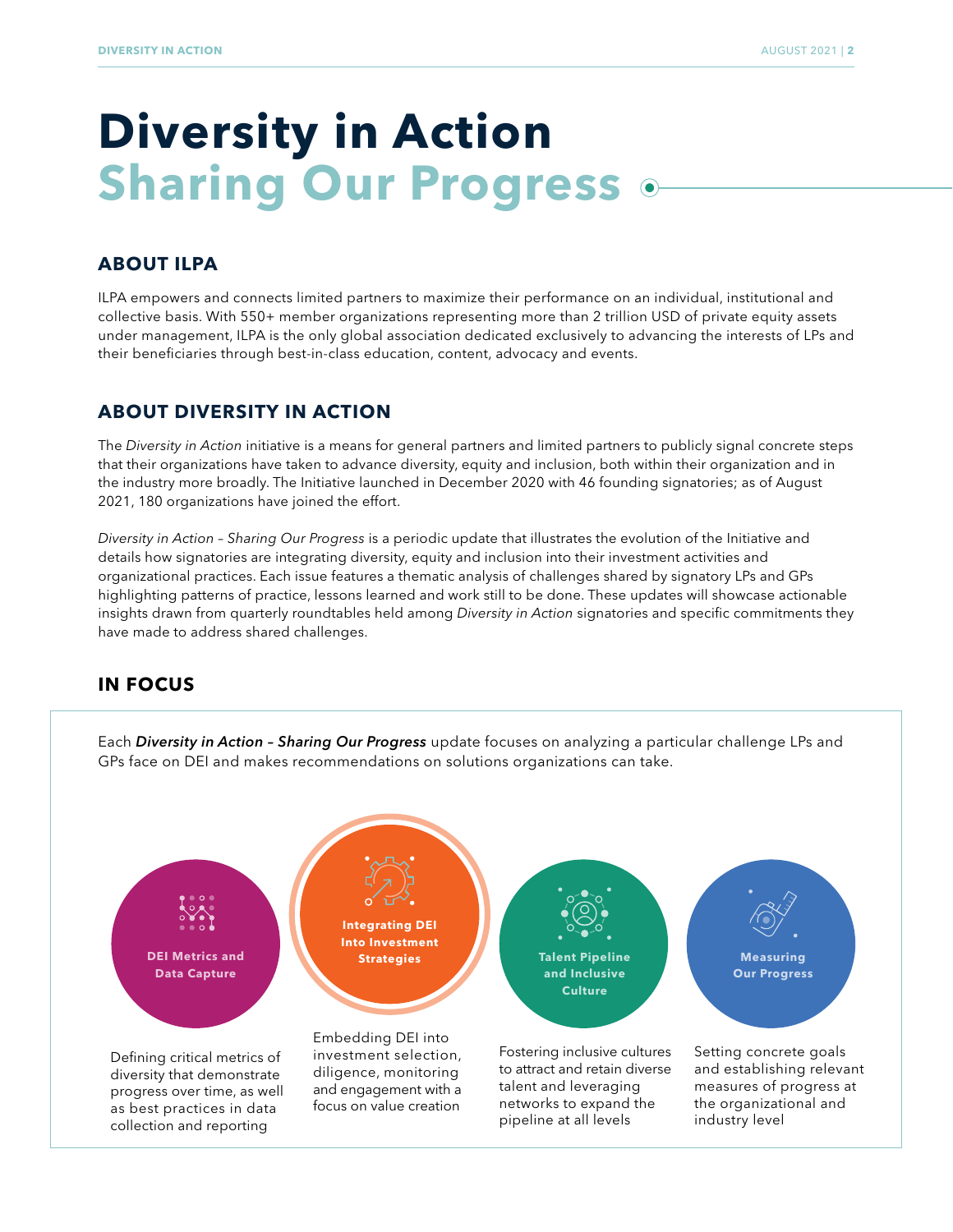## **Diversity in Action Framework**

*Diversity in Action* signatories agree that their diversity, equity and inclusion actions include a combination of four foundational and at least two optional activities (of nine). Framework activities underscore key components including: talent management, investment strategies and industry engagement.

| <b>KEY COMPONENTS</b>                             | <b>FOUNDATIONAL REQUIRED ACTIVITIES</b>                                                                                                                                                                                   | <b>OPTIONAL ACTIVITIES</b>                                                                                                                                                                                                                                                                                                                                                                                                           |  |  |
|---------------------------------------------------|---------------------------------------------------------------------------------------------------------------------------------------------------------------------------------------------------------------------------|--------------------------------------------------------------------------------------------------------------------------------------------------------------------------------------------------------------------------------------------------------------------------------------------------------------------------------------------------------------------------------------------------------------------------------------|--|--|
| <b>Intention and</b><br><b>Accountability</b>     | 1: Has in place a DEI statement or<br>strategy, communicated publicly,<br>and/or a DEI policy communicated to<br>employees and investment partners, that<br>addresses recruitment and retention*                          | Has assigned senior-level DEI<br>accountability, aligned with an<br>investment or senior management role                                                                                                                                                                                                                                                                                                                             |  |  |
| <b>Talent Management</b><br>and Inclusive Culture | 2: Has in place organizational goals that<br>result in demonstrable practices to make<br>recruitment and retention more inclusive<br>3: Tracks internal hiring and promotion<br>statistics by gender and race/ethnicity** | Provides unconscious bias training for<br>employees on an ongoing basis<br>Has in place diverse employee resource<br>groups<br>Incorporates contributions towards<br>advancing DEI into employee<br>performance reviews                                                                                                                                                                                                              |  |  |
| <b>Investment</b><br><b>Management</b>            | 4: Requests (LPs) or provides (GPs)<br>DEI demographic data, such as the<br><b>ILPA Metrics Template, for any new</b><br>commitments (LPs) or new fundraises<br>$(GPs)$ **                                                | Tracks gender and race/ethnicity<br>statistics within partner organizations<br>(LPs: managers; GPs: portfolio company<br>boards/management teams)**<br>Commits to encourage and promote<br>diversity within boards of directors at<br>portfolio companies<br>Requests (LPs) or provides (GPs)<br>DEI demographic data, such as the<br>ILPA Metrics Template, for all funds,<br>i.e., not solely new commitments/ new<br>fundraises** |  |  |
| <b>Industry</b><br><b>Engagement</b>              |                                                                                                                                                                                                                           | Supports DEI research in the private<br>markets industry by participating in<br>surveys that capture data on diversity in<br>the workforce<br>On a programmatic basis,<br>supports industry efforts to educate<br>underrepresented groups about<br>careers in private markets                                                                                                                                                        |  |  |

*In addition, participating organizations should address harassment, either within the DEI policy or within a separately articulated policy or statement.*

*At a minimum, gender data. Racial/ethnic data to be provided in jurisdictions allowing for the capture and reporting of such information.*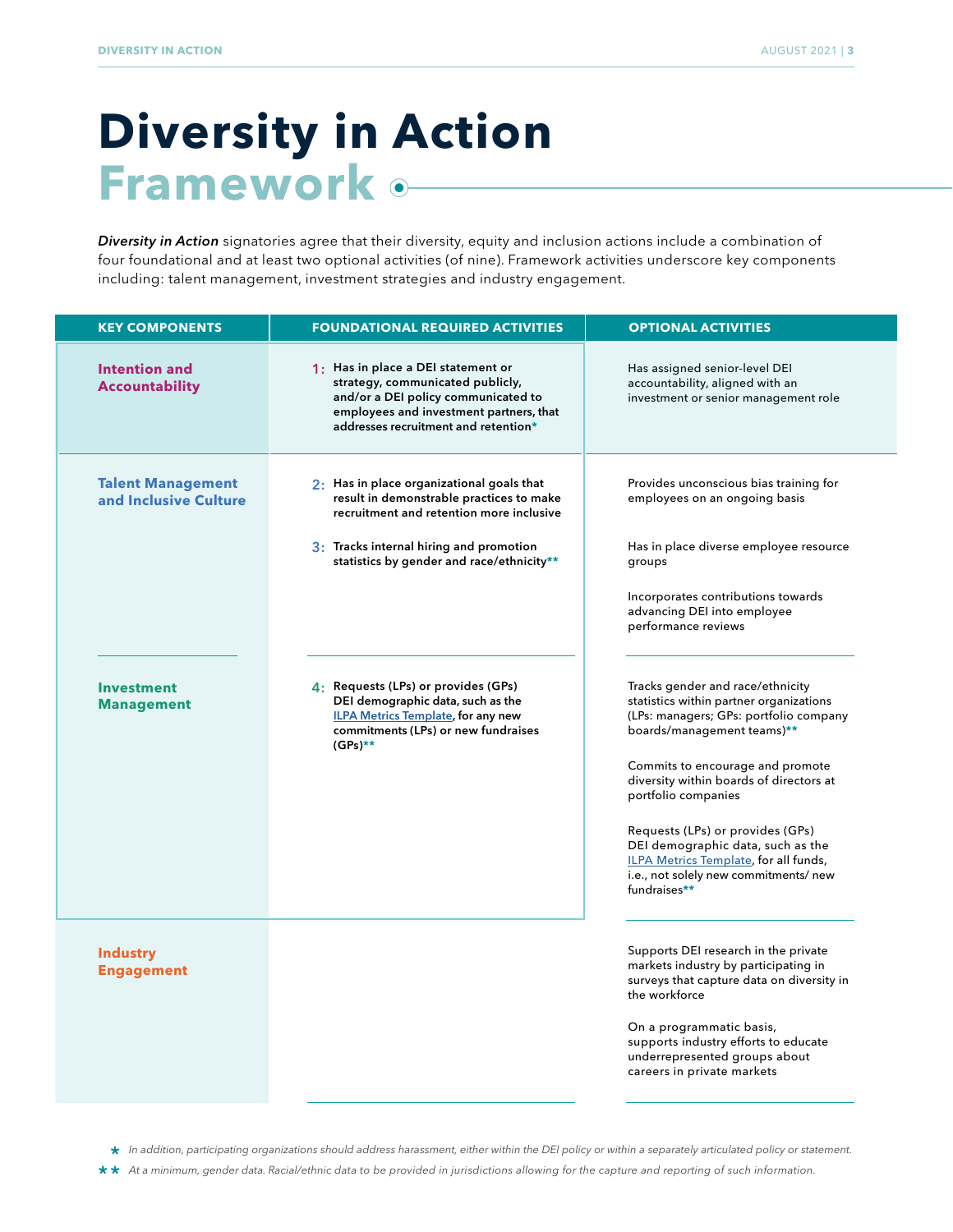### **IN FOCUS Integrating DEI Into Investment Strategies and Engagement**

LPs and GPs continue to evolve how they engage with partner organizations on DEI, both during diligence and postinvestment. During our second DIA roundtable in May, and through their submissions as they join the Initiative, signatories have identified several best practices to facilitate partner engagement and drive progress on DEI.

#### **ALLOCATORS ARE MAKING DEI A REGULAR, AND PROMINENT, FEATURE OF FUND DILIGENCE**

Due to the lack of a robust historical baseline on diversity metrics, LPs remain largely in information gathering mode, requesting both qualitative and quantitative DEI information from GPs to identify red flags and areas for improvement.

- At least half of allocator signatories currently use the revised **ILPA Diversity Metrics** [Template](https://go.ilpa.org/l/224412/2020-11-02/kdjhs), with many planning to implement the ILPA template beginning this year<sup>1</sup>
- Allocators seek at minimum disclosures on gender diversity within GP teams and are taking a nuanced approach to defining diversity beyond gender, incorporating localized considerations that may present challenges for collecting this information — **68%** rely on the manager's narrative or make their own qualitative assessments, while **21%** don't assess managers beyond gender in markets where data beyond race/ethnicity is harder to obtain<sup>1</sup>

**18%** of GPs use DEI information to suggest enhancements to process as part of value creation plan, and **22%** of LPs consider progress on DEI in decision to invest in the next fund

*Chairman Company* 

- Many LPs have incorporated the qualitative DEI information provided during diligence into a holistic manager scorecard that takes into account evidence of a measurable commitment to DEI such as investment team diversity, hiring practices, supplier diversity and philanthropy
- Consultants are now including DEI assessments as a standard feature in their due diligence reports on specific GPs

#### **POST-CLOSE, BOTH LPS AND GPS MONITOR PROGRESS THROUGH RECURRING COLLECTION OF DEI DATA**

Signatories that collect DEI metrics from their investment partners are beginning to do so through annual surveys. GPs often include DEI metrics among ESG KPIs, while LPs tend to collect through a dedicated exercise. **54%** of GPs collect this information at least annually from portfolio companies, compared with **59%** of LPs/allocators doing the same with their managers.<sup>1</sup>

- **59%** of allocators are requesting data outside of fundraising, with some more recently initiating requests of all GPs in the portfolio as the start of a recurring exercise to monitor progress over time — with **22%** anticipating that they will revisit progress on DEI in considering whether to reinvest in the next fund, and **37%** planning to use data collected during diligence to assess progress over the life of the fund<sup>1</sup>
- Even among GPs who rarely or never have a controlling interest, **59%** regularly collect DEI metrics from their portfolio companies<sup>1</sup>
- Some GPs have begun tracking specific diversity metrics among portfolio companies and sharing back rankings or benchmark assessments by industry vertical, with the expectation that comparative data will be a powerful motivator for change

#### **Signatories in Action**

- One signatory engaged a third-party consulting firm to administer a baseline assessment of portfolio companies relative to their respective industry standard for excellence on DEI; assessments are used to build tailored action plans
- One signatory identifies misalignments through a diversity dashboard tool and prioritizes filling those gaps through the GP's recruitment of board and c-suite roles

tool in post-investment engagement

Sharing back benchmarked information, e.g., through league tables or scorecards, is a powerful

**The Secret** 

**Industry Best Practice**

**1** *ILPA and McKinsey & Company. (July 2021). Diversity in Action Signatory Submission Analysis.*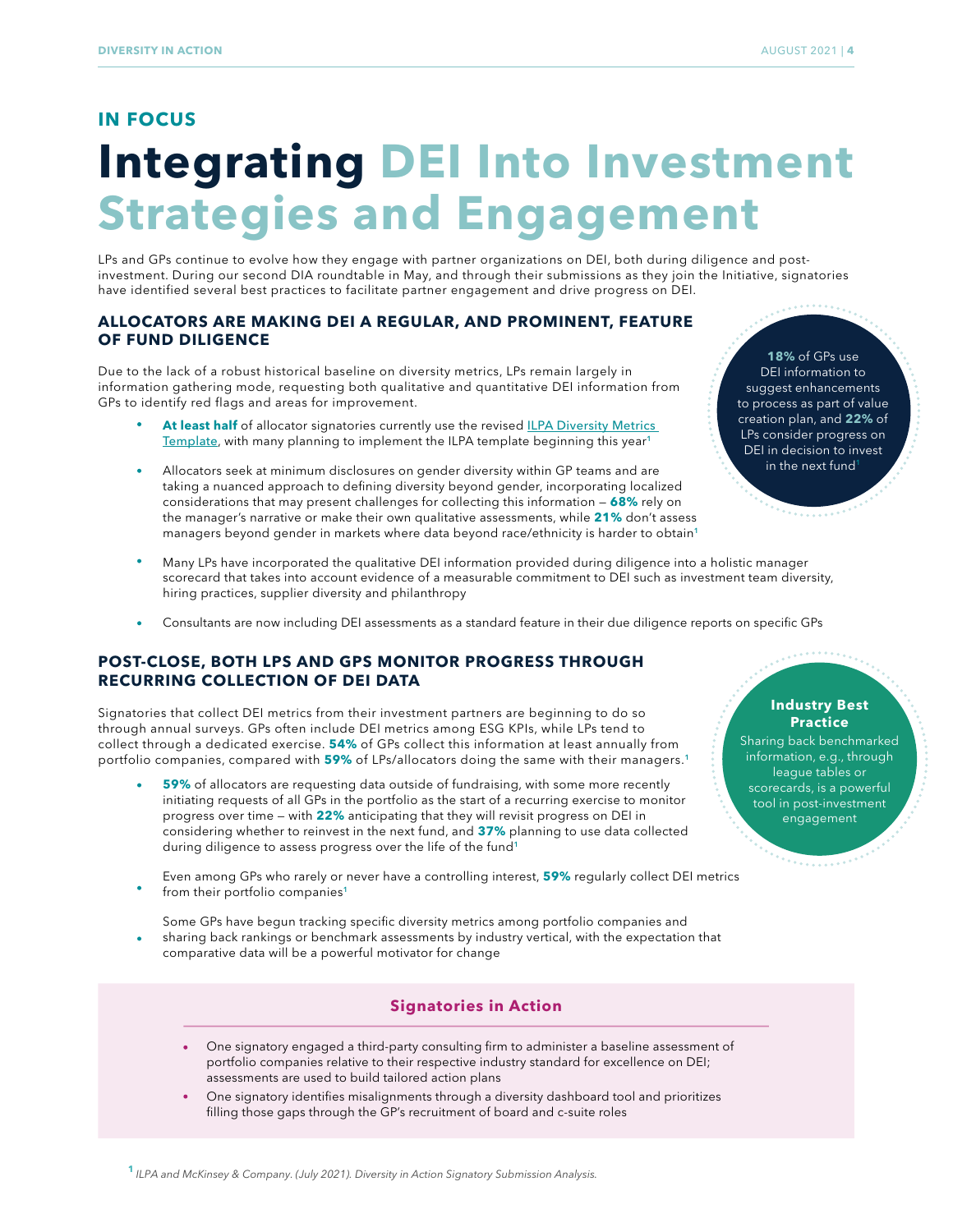#### **IN FOCUS**

## **Integrating DEI Into Investment Strategies and Engagement**

#### **GPS ARE CULTIVATING CROSS-PORTFOLIO NETWORKS TO RAISE AWARENESS AND SHARE BEST PRACTICES**

GPs are fostering connections among portfolio company leadership to facilitate knowledge sharing on DEI through actions such as:

- Hosting forums for portfolio company CHROs
- Holding CEO roundtables and trainings featuring external speakers
- Creating shared networks to source diverse directors and management talent, including from across portfolio companies
- Convening task forces to develop shared toolkits around hiring or equitable pay
- Inviting portfolio company founders and CEOs to commit to a DEI pledge, with the commitment to both build diverse teams and to report results

**GPS HAVE MADE PORTFOLIO COMPANY BOARD DIVERSITY A PRIORITY**

By setting minimum diversity goals, working with portfolio companies to enhance sourcing of diverse talent and building out networks among portfolio company leadership, GPs are taking concrete steps to enhance board diversity

- **72%** of GPs promote diversity within portfolio company boards**<sup>2</sup>**
- **26%** of GPs engage on board-level diversity even where they don't have the ability to directly influence board level appointments<sup>3</sup>
- ò. **28%** have set minimum targets for board level diversity and **24%** have diversity mandates for externally supported board searches**<sup>3</sup>**
- GPs are employing a range of approaches to support portfolio companies in improving their sourcing strategies, such as:
	- Aligning internal teams deal professionals and DEI specialists — to partner on addressing identified gaps in diversity within portfolio companies
	- Developing robust databases of executives that portfolio companies can draw on for open positions
	- Working alongside portfolio company board chairs at the time of acquisition to design and develop diverse boards
	- Implementing commitments to include at least one qualified diverse candidate in the interview slate for all open board and senior management positions
	- Monitoring external search firms for their ability to proactively source a diverse pipeline

**83%** of GPs track gender diversity of boards, **65%** also track racial/ethnic diversity **<sup>1</sup>**

 $\frac{1}{2} \sum_{i=1}^{n} \frac{1}{2} \sum_{j=1}^{n} \frac{1}{2} \sum_{j=1}^{n} \frac{1}{2} \sum_{j=1}^{n} \frac{1}{2} \sum_{j=1}^{n} \frac{1}{2} \sum_{j=1}^{n} \frac{1}{2} \sum_{j=1}^{n} \frac{1}{2} \sum_{j=1}^{n} \frac{1}{2} \sum_{j=1}^{n} \frac{1}{2} \sum_{j=1}^{n} \frac{1}{2} \sum_{j=1}^{n} \frac{1}{2} \sum_{j=1}^{n} \frac{1}{2} \sum_{j=1}^{n$ 

**<sup>1</sup>** *ILPA and McKinsey & Company. (July 2021). Diversity in Action Signatory Submission Analysis.*

**<sup>2</sup>***ILPA. (2021). Diversity in Action Signatory Submission Analysis.*

**<sup>3</sup>***ILPA. (May 2021). Diversity in Action Roundtable Poll.*

At least **35%** of GPs facilitate networks among senior management across portfolio companies**<sup>1</sup>**

One signatory has mandated that all final investment committee memos include detail on the proposed board composition; no transaction will be approved without either a diverse board candidate being identified or an open director spot with an active search for a diverse board member.

**Signatories in Action**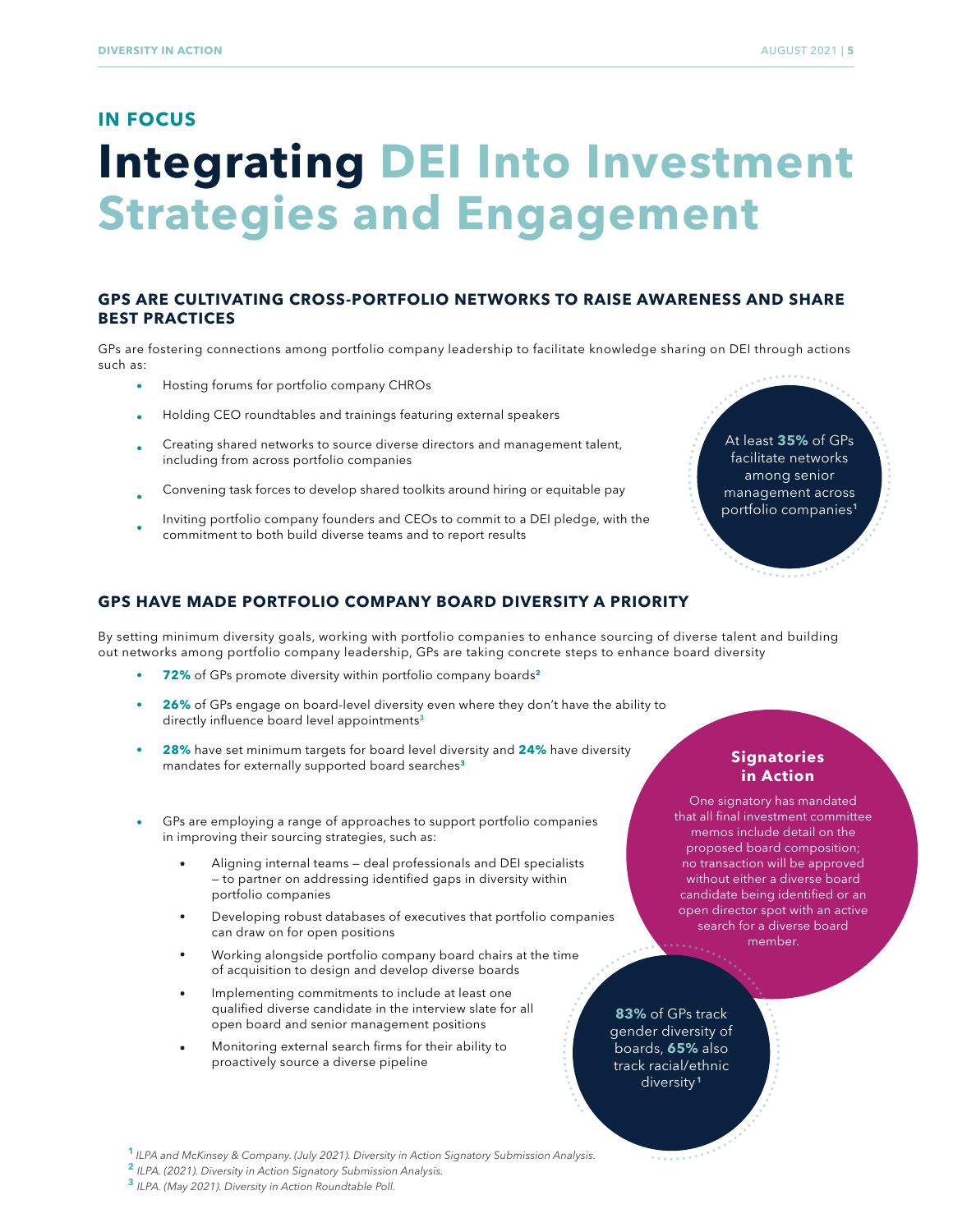## **Moving Towards an Improved Standard for Reporting Diversity**

The [ILPA Diversity Metrics Template](https://go.ilpa.org/l/224412/2020-11-02/kdjhs) was first released in 2018, alongside revisions to the **ILPA Due Diligence** [Questionnaire,](https://ilpa.org/due-diligence-questionnaire/) as the industry's first standard for capturing team-level diversity in GP organizations. Recognizing the limitations of reporting practices at that time, the 2018 version provided a gender-only version as well as suggested race and ethnicity designations across four jurisdictions (U.S., Canada, U.K. and Australia).

Encouragingly, practices have since evolved to include more dimensionality in diversity metrics, while at the same time inquiries have become more tailored to focus on the metrics that matter most. To reflect the maturation of DEI reporting, ILPA recently proposed revisions to its Diversity Metrics Template as part of a broader review of the ILPA DDQ, which seeks to standardize the most critical due diligence questions posed by LPs of their GPs.

In the updated version of the Diversity Metrics Template, ILPA has introduced several important changes, indicated in the box at right. Of note, the revisions include a globally harmonized set of race and

ethnicity designations, rather than country-specific breakouts, to allow for capturing this information beyond the four jurisdictions featured in 2018. Recognizing the challenges towards comprehensive reporting on race and ethnicity in many jurisdictions, the revised Template allows for reporting on a best-efforts basis with the addition of a "no information available" option.

In line with the press for an improved understanding of diversity across asset owners' portfolios, the revised Template introduces diversity metrics at the portfolio company level. These additional metrics are configured to align both with how institutions have begun to monitor their investments in public companies as well as their direct investments.

#### $\bullet$ **QUICK READ: PROPOSED UPDATES TO ILPA DIVERSITY METRICS TEMPLATE**

- Addition of metrics on GP ownership
- Composition of investment committees
- Streamlining from eleven roles/levels to four
- Addition of non-binary option on gender
- Introduction of single, globally relevant set of designations on race/ethnicity
- Inclusion of portfolio company metrics boards and senior management
- Inclusion of metrics on veteran status, LGBTQ and persons with disabilities

## **[WEIGH IN BEFORE](https://ilpa.org/due-diligence-questionnaire/)  SEPTEMBER 24!**

#### **CALL TO ACTION: WEIGH IN ON THE ILPA DIVERSITY METRICS TEMPLATE**

Changes to the Diversity Metrics Template were made with robust input from a working group of GPs and LPs who are signatories to the *Diversity in Action* initiative, aligned organizations (like FCLT Global) and external consultants.

ILPA has designed the revised Template to reflect the current state of diversity reporting, as well as longterm goals for enhanced reporting. All interested parties are encouraged to comment by visiting [ilpa.org](https://ilpa.org/due-diligence-questionnaire/) or emailing [DDQFeedback@ilpa.org.](mailto:DDQFeedback%40ilpa.org?subject=)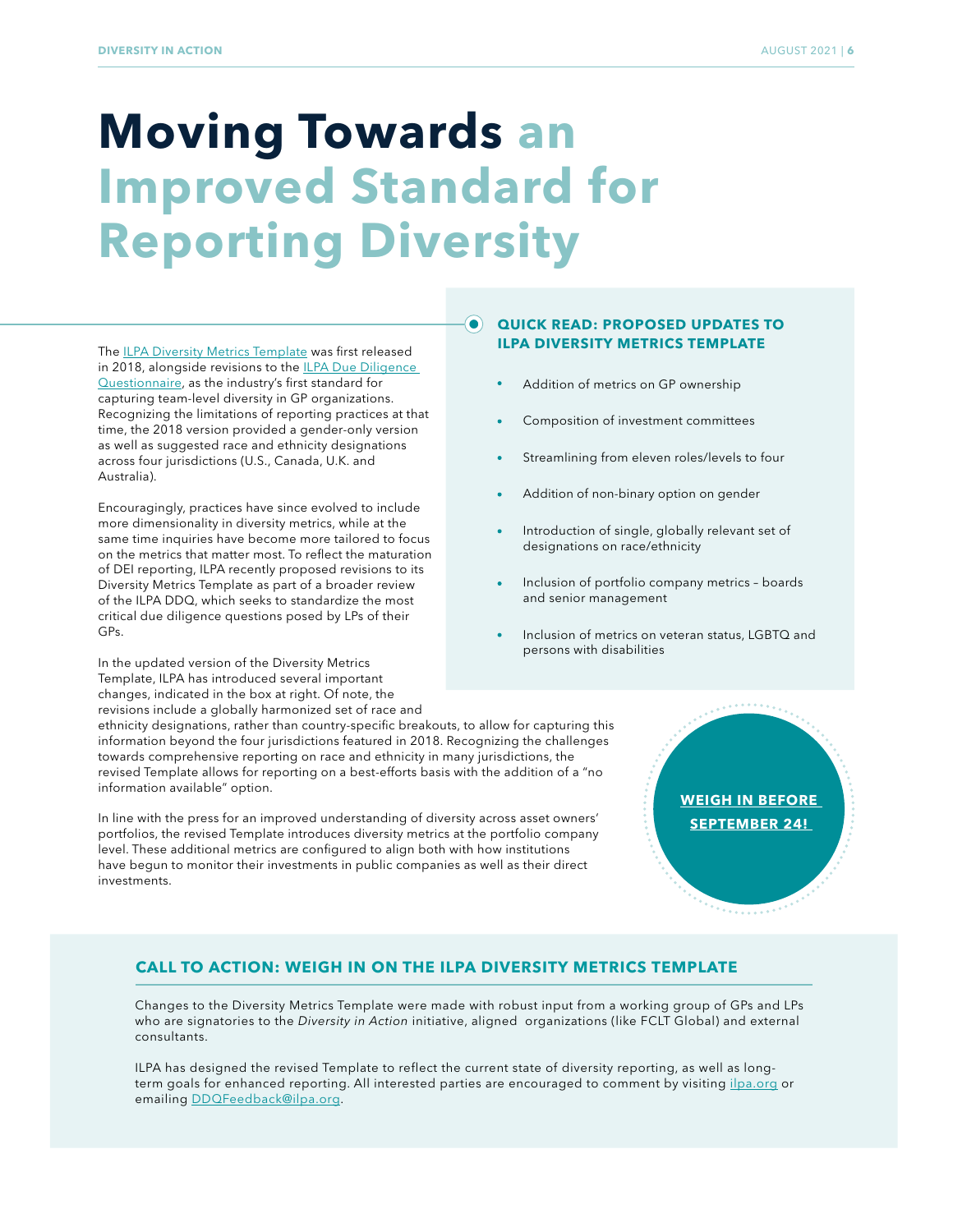## **Insights From DIA Signatories**

#### **HOW ARE SIGNATORIES ADVANCING BOARD-LEVEL DIVERSITY?**

#### SAMPLE COMMITMENTS TO CREATE GREATER DIVERSITY ON PORTFOLIO COMPANY BOARDS ( $\bullet$ )

- A minimum of one diverse director on portfolio company boards for all control investments going forward  $\bullet$
- A minimum of two diverse (or female) directors for controlled companies and one diverse director for  $\bullet$ non-control investments
- 30% diverse directors on all portfolio company boards by 2023
- $\bullet$ All deal teams are required to identify, in advance, diverse candidates for open board positions or to engage a search firm in identifying diverse candidates
- $\bullet$ Women as a percentage of directors in portfolio companies to exceed the proportion of women directors in the Russell 3000 (23.5% as of March 2021)

#### SPECIFIC PLEDGES MADE BY SIGNAOTRIES  $\odot$

- [Thirty Percent Coalition](https://www.30percentcoalition.org/)
- [Board Diversity Action Alliance](https://boarddiversityactionalliance.com/)
- [Diligent's Modern Leadership Initiative](https://diligent.com/modern-leadership)
- [30% Club](https://30percentclub.org/)
- [Global Gender Diversity Voting Practice](https://www.cppinvestments.com/public-media/headlines/2018/cppib-increase-board-diversity-advocacy)
- [25x25 Initiative](https://www.svlg.org/25-by-25-pledge/)
- **[France Invest Charter for Promoting Gender Equality](https://www.franceinvest.eu/en/charter-promoting-gender-equality)**

#### NETWORKS UTILIZED FOR SOURCING DIVERSE DIRECTORS

- [AboveBoard](https://www.aboveboard.com/ )
- [Athena Alliance](https://athenaalliance.com/ )
- [Catalyst: Women on Board Initiative](https://www.catalyst.org/catalyst-women-on-board/ )
- **[Equilar](https://www.equilar.com)**
- [Forte Foundation: Global Board Ready Women](http://www.fortefoundation.org/site/PageServer?pagename=women_boards)
- [Harvard Women Execs on Boards](https://www.womenexecsonboards.com/ )
- [Him for Her](https://www.himforher.org/ )

[Out Leadership QUORUM initiative](https://outleadership.com/talent-accelerators/#quorum )

 $\odot$ 

- [Stanford Women on Boards Initiative](https://www.gsb.stanford.edu/alumni/communities/womens-programs/stanford-women-boards-initiative)
- [The Executive Leadership Counci](https://www.elcinfo.com/)l
- [The Latino Corporate Directors Association](https://latinocorporatedirectors.org/ )
- [Toigo All A Board Diverse Directors Initiative](https://toigofoundation.org/institute/all-a-board/)
- [Women Corporate Directors](https://www.womencorporatedirectors.org/)
- [Women on Boards \(Australia\)](https://www.womenonboards.net/en-au/home)

#### **CALL TO ACTION: DISCOVER THE FCLT GLOBAL REPORT**

In July, FCLT Global released the report "The Missing Element of Private Equity: Creating Long-term Value [Through Portfolio Company Board Diversity,](https://www.fcltglobal.org/resource/private-equity-board-diversity/)" which includes a conversation guide for LPs and GPs seeking to enhance portfolio company boards' diversity, as well as a recommended template for capturing board diversity information.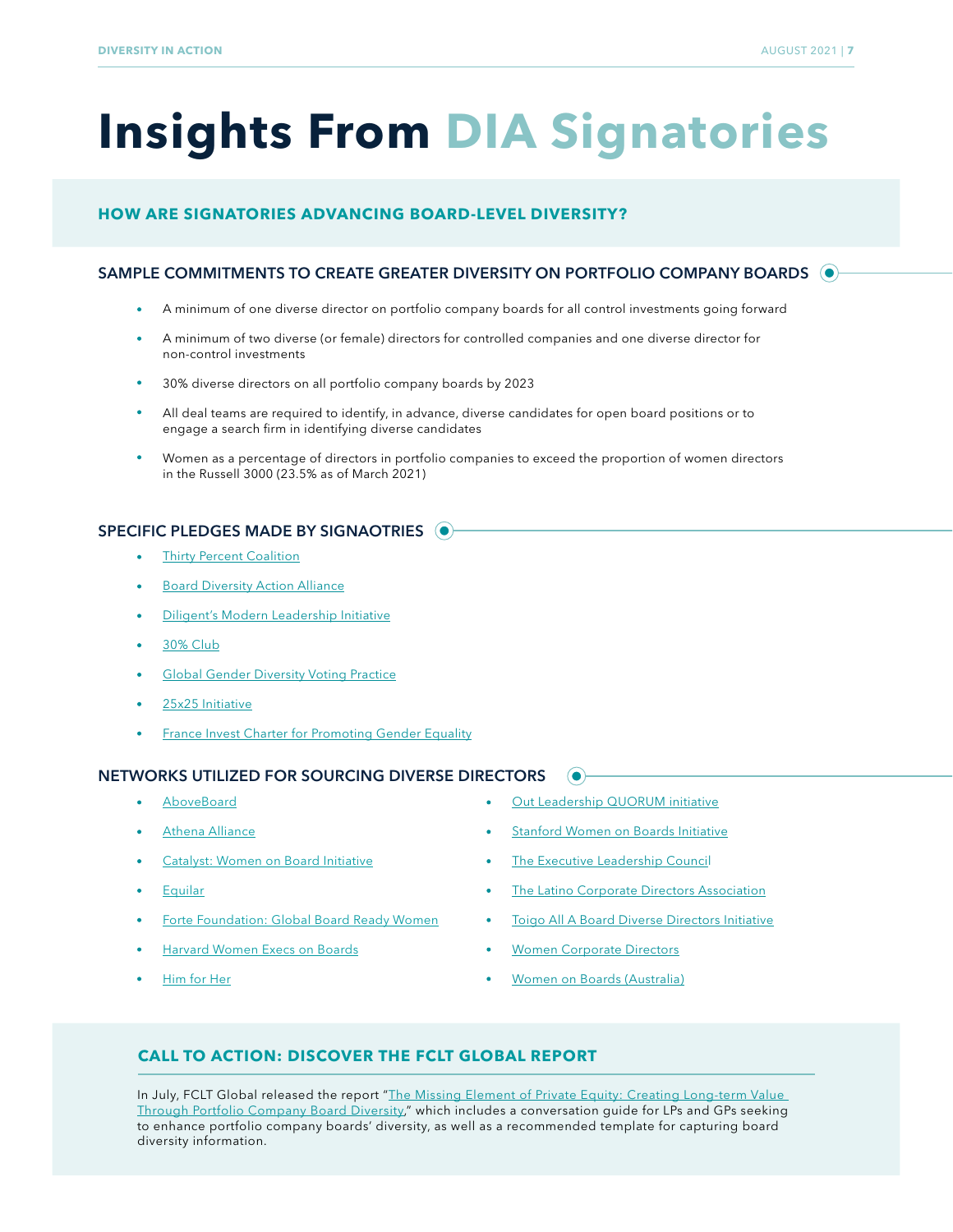**5**

## **Signatory Snapshot**

The 180 DIA signatories span multiple strategies, geographies and firm sizes**<sup>2</sup>** :

| <b>ORGANIZATION TYPE</b><br><b>GEOGRAPHY</b> |     | SIZE (GPs)     |     | <b>STRATEGY (GPs &amp; FOFs)</b> |    |                        |    |
|----------------------------------------------|-----|----------------|-----|----------------------------------|----|------------------------|----|
| LP                                           | 25  | UNITED STATES  | 130 | <b>SMALL CAP (&lt; 750M)</b>     | 19 | <b>BUYOUT</b>          | 70 |
| <b>CONSULTANT</b>                            | 11  | UNITED KINGDOM | 27  | MID CAP (750M-2B)                | 11 | <b>FUNDS OF FUNDS</b>  | 17 |
| <b>FUNDS OF FUNDS</b>                        | 17  | <b>CANADA</b>  | 12  | LARGE CAP (2-5B)                 | 18 | <b>GROWTH CAPITAL</b>  | 16 |
| GP                                           | 127 | <b>EUROPE</b>  | 3   | <b>MEGA CAP (5B - 30B)</b>       | 37 | <b>VENTURE CAPITAL</b> | 11 |
|                                              |     | <b>OTHER</b>   | 8   | $MEGA CAP (30B+)$                | 35 | MULTI-STRATEGY         | 9  |
|                                              |     |                |     |                                  |    | PRIVATE CREDIT         | 8  |
|                                              |     |                |     |                                  |    | <b>SECONDARIES</b>     | 3  |
|                                              |     |                |     |                                  |    | <b>REAL ESTATE</b>     | 5  |

#### **SIGNATORY UPDATE**

Since [April](https://go.ilpa.org/l/224412/2021-04-20/lpnsn) the *Diversity in Action* Initiative has:

- Grown by nearly **35%** by adding 47 new signatories; that's a **44%** increase in the number of GPs, a **32%**  increase in LPs and a **13%** increase in fund of funds
- Become more geographically diverse, adding **13 signatories** outside of North America over half of those  $\bullet$ were in the U.K. while DIA gained 3 signatories in Australia and an additional 3 from around the globe
- Maintained size and strategy diversity among GPs with: **40%** of GP signatories managing 5 billion USD or less vs **24%** in April; and a variety of strategies represented including venture capital and private credit

**2** *ILPA. (2021). Diversity in Action Signatory Submission Analysis.*





OTHER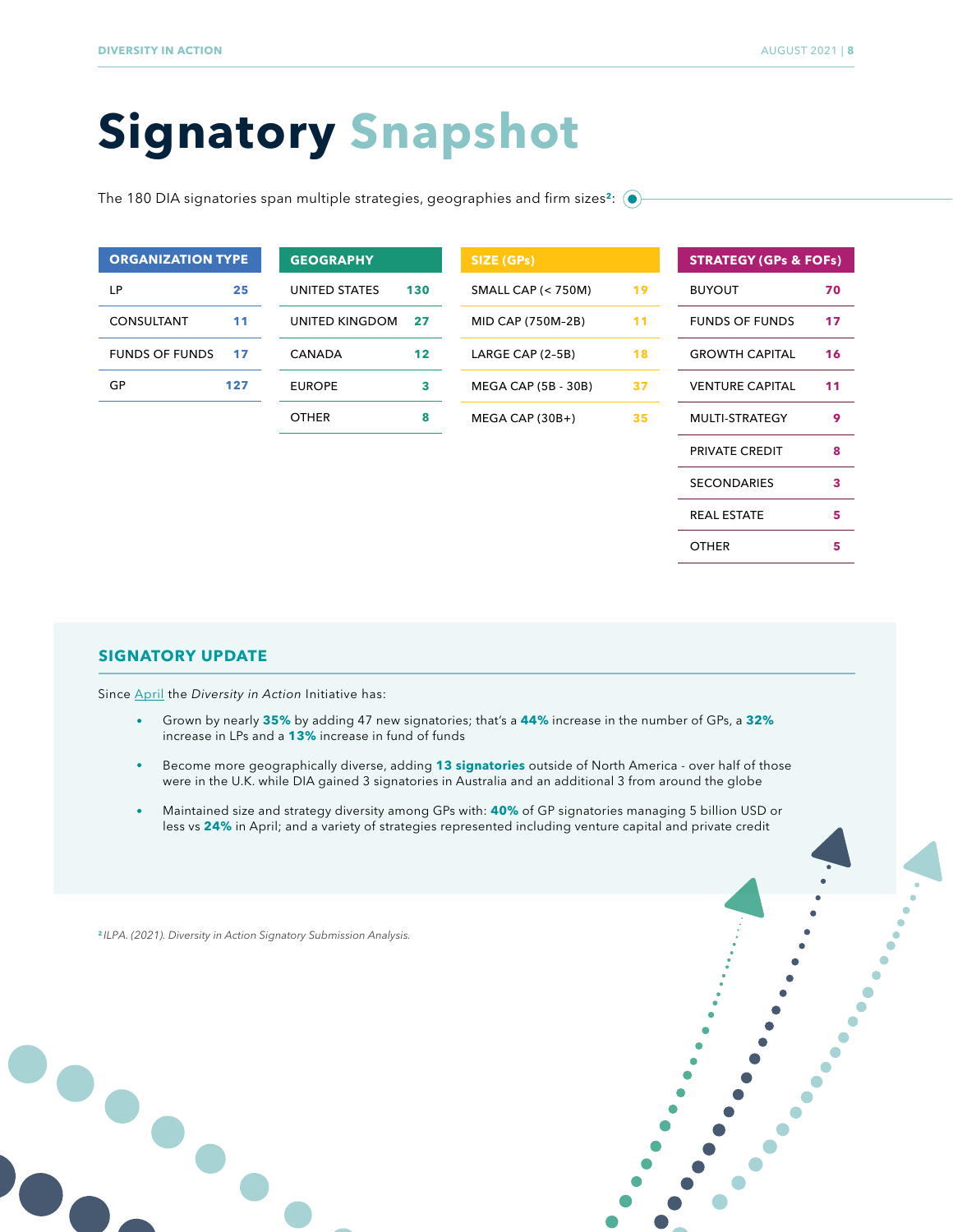## **Signatory Snapshot<sup>2</sup>**

#### **WHAT ACTIONS ARE SIGNATORIES TAKING TO INTEGRATE DEI INTO ORGANIZATIONAL PRACTICES AND INVESTMENT STRATEGIES?**

#### **BY INSTITUTION TYPE:**

Across all groups, assigning senior-level accountability remains a consistently adopted practice, while actions to create inclusive cultures, such as employee resource groups, continue to lag. Toping the list for GPs is promoting board-level diversity; LPs are prioritizing engaging underrepresented groups about private markets careers; and consultants and funds of funds are supporting diversity-related research.

Has assigned senior-level DEI accountability

Promotes diversity within portfolio company boards

Provides unconscious bias training

Supports industry efforts to educate underrepresented groups about private markets careers

Supports DEI research

Tracks gender and race/ethnicity statistics within partner organizations

Requests (LPs) or provides (GPs) DEI demographic data for all funds

Has in place diverse employee resource groups

Incorporates DEI into employee performance reviews



#### **ACTIONS TAKEN BY GPS, BY AUM, \$B:**

Actions taken by GP size show meaningful differences in implemented actions. Employee resource groups and unconscious bias training are least prevalent among smaller GPs, but they seem to be tracking DEI metrics among portfolio companies more often than their larger peers. Board-level diversity is a priority across firms of all sizes.

Has assigned senior-level DEI accountability Promotes diversity within portfolio company boards Provides unconscious bias training Supports industry efforts to educate underrepresented groups about private markets careers Supports DEI research Tracks gender and race/ethnicity statistics within partner organizations Requests (LPs) or provides (GPs) DEI demographic data for all funds Has in place diverse employee resource groups Incorporates DEI into employee performance reviews SMALL/MID CAP (<2B) MID CAP (2-10B) MEGA CAP (10B+) 0% 20% 40% 60% 80% 100%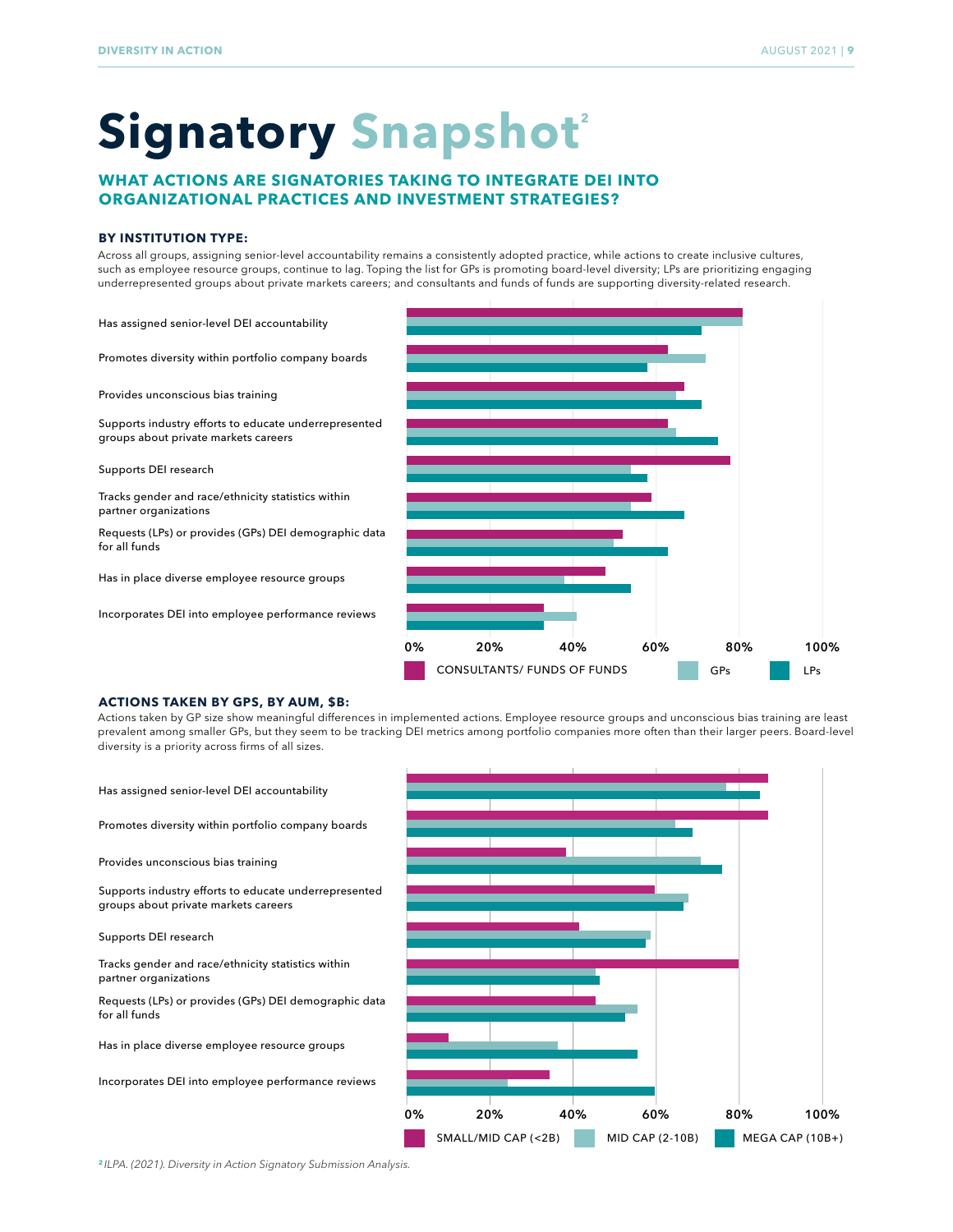## **Join Us**

If your organization is dedicated to improving DEI and seeks to learn from peers about best practices, take a moment to review the *Diversity in Action* [framework](https://ilpa.org/diaframework/) and consider becoming a signatory. To learn more about becoming a signatory contact [diversity@ilpa.org](mailto:diversity@ilpa.org).

#### **#**

.406 Ventures 17Capital 35 South Capital 50 South Capital

#### **A**

AARP Actis Adams Street Partners Advent International Aegon Asset Management Aksia LLC Albourne AlpInvest Partners Altas Partners American Securities LLC American Triple I Partners Apax Partners Apollo Global Management Archer Daniels Asset Management Arctos Partners Ardian Ares Management Corporation Audax Group Avance Investment Management

#### **B**

Backstage Capital Baring Private Equity Asia Barings Baylis Emerging Markets BayPine BC Partners BDC Capital Benhamou Global Ventures BentallGreenOak Berkshire Partners BharCap Partners

Blackstone BlackView Capital Advisors BMO Financial Group Bowmark Capital Bow River Capital Bridgepoint Brightwood Capital Advisors Brookfield Asset Management

#### **C**

Cambridge Associates Canadian Business Growth Fund Capital Dynamics Capital Indigo The Carlyle Group Cartica Management, LLC Castlelake, L.P. Centerbridge Partners, L.P. Charlesbank Capital Partners Chicago Teachers' Pension Fund Church Pension Group Cinven Clayton, Dubilier & Rice Coller Capital CommonSpirit Health Connecticut Retirement Plans and Trust Funds CPP Investments Crestview Partners Crewcial Partners LLC CVC Capital Partners

#### **D**

Delta-v Capital Disciplina Group LLC

#### **E**

EagleTree Capital EmergeVest

#### **F**

Fisher Lynch Capital Folklore Ventures ForgePoint Capital

#### **G**

GCM Grosvenor General Atlantic Georgian Glendower Capital Golub Capital Graham Allen Partners Great Hill Partners **GTCR** 

#### **H**

The Halifax Group Hamilton Lane HarbourVest Partners Hellman & Friedman Hg HPS Investment Partners, LLC

#### **I**

IFM Investors IK Investment Partners Illinois State Treasurer Insight Partners Invesco Investcorp Investure, LLC

#### **J**

J.P. Morgan Asset Management John D. and Catherine T. MacArthur Foundation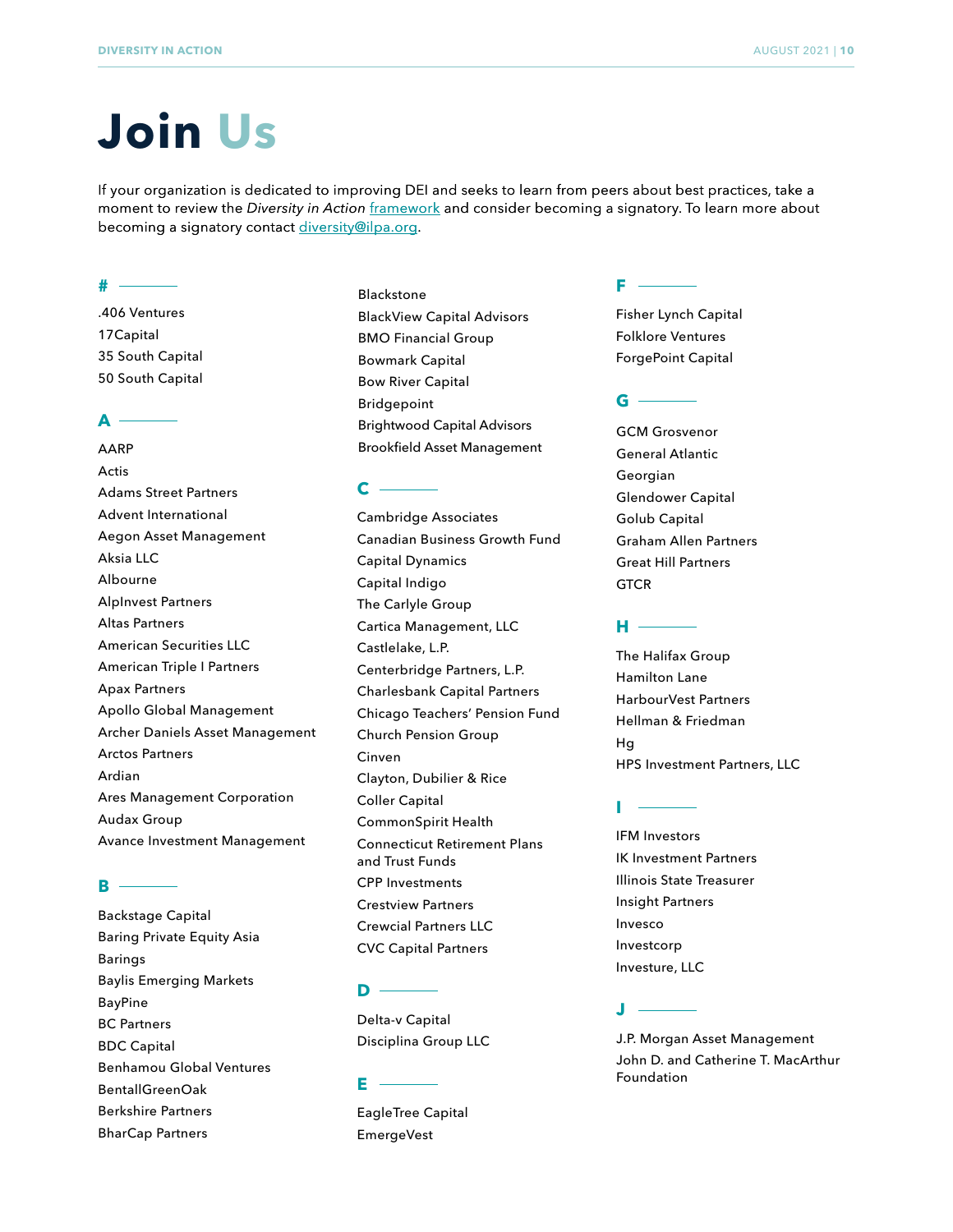#### **K**

Kayne Anderson Capital Advisors, L.P. Kelso & Company Keyhaven Capital Partners KKR Knox Lane Kohlberg & Co. The Kresge Foundation

#### $\mathbf{L}$

L Catterton LACERA - Los Angeles County Employees Retirement Association Landmark Partners Leonard Green & Partners, L.P. Lexington Partners LGT Capital Partners LLR Partners Long Ridge Equity Partners

#### **M**

M&G Plc Macquarie Asset Management Madison Dearborn Partners Investment Division of the Maryland State Retirement & Pension System McRock Capital Mesirow Financial MetaProp Metlife Investment Management MiddleGround Capital MidOcean Partners Monroe Capital LLC Montagu Private Equity Morgan Stanley Investment Management MSA Capital

#### **N**

Neuberger Berman New Mountain Capital

The Office of the New York City Comptroller on behalf of the New York City Employees' Retirement System and the Teachers' Retirement System of the City of New York

Northleaf Capital Partners

#### **O**

Oak Hill Advisors, L.P. Onex

#### **P**

Palladium Equity Partners, LLC Panoramic Growth Equity Park Square Capital Pathway Capital Management Pemberton Asset Management Permira Advisers PGGM PineBridge Investments Polaris Partners Portfolio Advisors, LLC Providence Equity PSP Investments

#### **Q**

Quantum Energy Partners

#### **R**

RCP Advisors Reinventure Capital Revelstoke Capital Partners Reverence Capital Partners River Cities Capital RockCreek Roundshield

#### **S**

Sarona Asset Management Searchlight Capital Partners Silver Lake Silverton Partners Siris Capital Group Sixth Street SK Capital Partners Starwood Capital Group Stellex Capital Management StepStone Group Stone Point Capital Sundance Bay

#### **T**

TA Associates Tailwind Capital Teacher Retirement System of Texas Thoma Bravo TowerBrook Capital Partners L.P. TPG Trilantic North America Turning Rock Partners

#### **U**

UC Investments

#### **V**

Värde Partners Vestar Capital Partners Virginia College Savings Plan (VA529) Vista Equity Partners

#### **W**

W Capital Partners Warburg Pincus LLC Welsh, Carson, Anderson & Stowe Whitehelm Capital Whitehorse Liquidity Partners Inc. Wind Point Partners W.K. Kellogg Foundation WM Partners